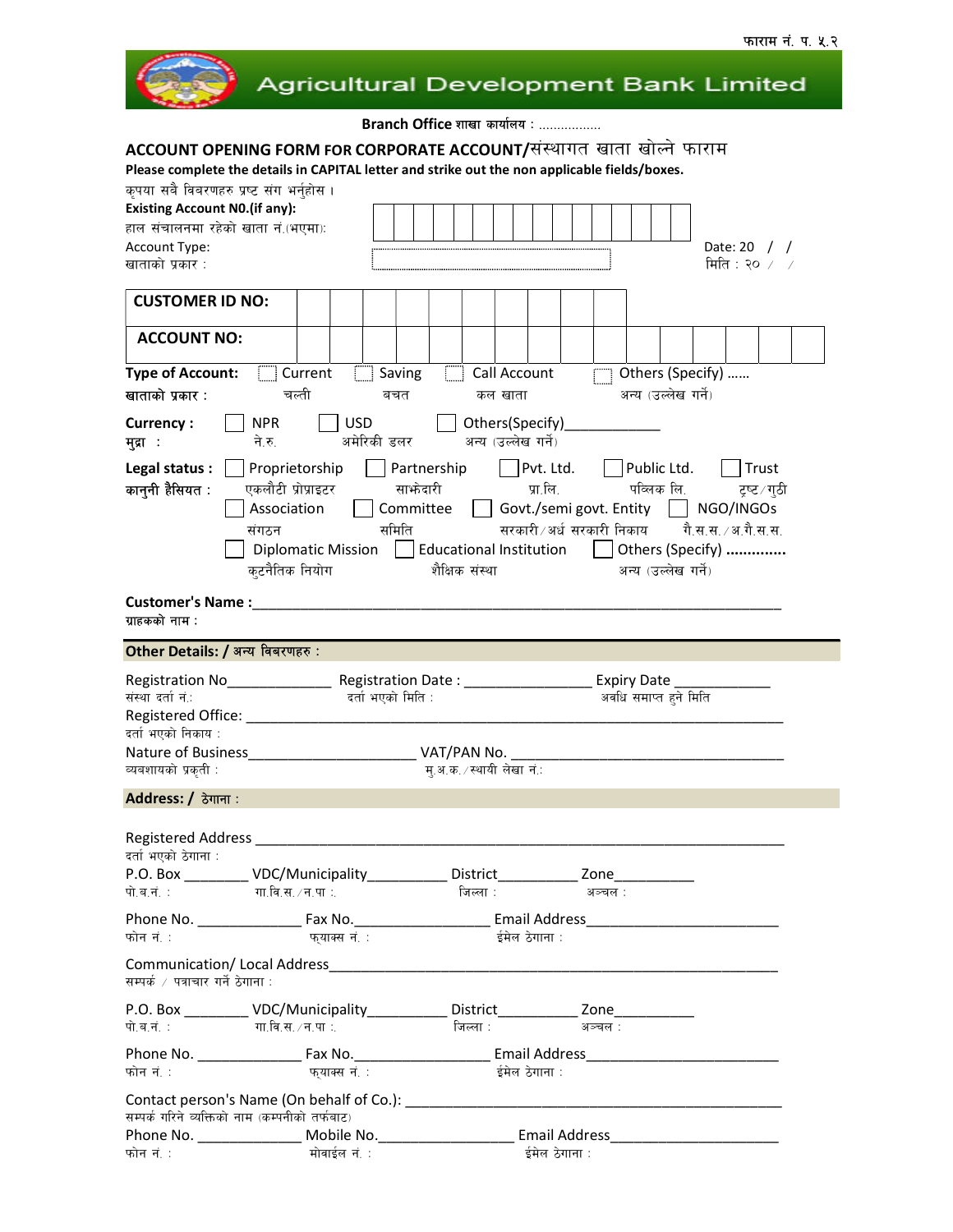### Details of Proprietor/Partners/Board of Directors/Board members of Management Committee /Working committee: कम्पनी/व्यवशायको प्रोप्राईटर, साभ्रेदार, सञ्चालक समिति, व्यवस्थापन/कार्य समितिका पदाधिकारीहरुको बिस्तृत बिवरण:

| 1. Name (नामः): _________          | <u> 1980 - Johann John Stone, mars eta berezki eta biztanleria eta biztanleria eta biztanleria eta biztanleria e</u>  |                              |
|------------------------------------|-----------------------------------------------------------------------------------------------------------------------|------------------------------|
|                                    |                                                                                                                       |                              |
|                                    |                                                                                                                       |                              |
|                                    | Tele. No(फोन नं.) _____________Designation(पद): __________Nationality(राष्ट्रियता): __________                        | फोटो ∕ Photo                 |
|                                    |                                                                                                                       |                              |
|                                    |                                                                                                                       |                              |
|                                    |                                                                                                                       |                              |
| (अन्य सम्बन्धीत फर्म/कम्पनीको नाम) |                                                                                                                       |                              |
|                                    |                                                                                                                       |                              |
|                                    |                                                                                                                       |                              |
|                                    |                                                                                                                       |                              |
|                                    | Current Address (हालको ठेगाना): _________________                                                                     |                              |
|                                    | Tele. No(फोन नं.) ___________Designation(पद): ___________Nationality(राष्ट्रियता): __________                         | फोटो∕ Photo                  |
|                                    |                                                                                                                       |                              |
|                                    |                                                                                                                       |                              |
|                                    |                                                                                                                       |                              |
| (अन्य सम्बन्धीत फर्म/कम्पनीको नाम) |                                                                                                                       |                              |
|                                    |                                                                                                                       |                              |
| 3. Name (नामः): 1990               | <u> 1989 - Johann Harry Harry Harry Harry Harry Harry Harry Harry Harry Harry Harry Harry Harry Harry Harry Harry</u> |                              |
|                                    |                                                                                                                       |                              |
|                                    |                                                                                                                       |                              |
|                                    | Tele. No(फोन नं.) ____________Designation(पद): ___________Nationality(राष्ट्रियता): __________                        | फोटो ∕ Photo                 |
|                                    |                                                                                                                       |                              |
|                                    |                                                                                                                       |                              |
| (अन्य सम्बन्धीत फर्म/कम्पनीको नाम) |                                                                                                                       |                              |
|                                    |                                                                                                                       |                              |
|                                    | Current Address (हालको ठेगाना): ____________________________                                                          |                              |
|                                    | Tele. No(फोन नं.) _____________Designation(पद):___________Nationality(राष्ट्रियता): _____________                     | फोटो ∕ Photo                 |
|                                    |                                                                                                                       |                              |
|                                    |                                                                                                                       |                              |
|                                    |                                                                                                                       |                              |
|                                    |                                                                                                                       |                              |
| (अन्य सम्बन्धीत फर्म/कम्पनीको नाम) |                                                                                                                       |                              |
|                                    |                                                                                                                       |                              |
|                                    |                                                                                                                       |                              |
|                                    |                                                                                                                       |                              |
|                                    |                                                                                                                       |                              |
|                                    | Tele. No(फोन नं.) ____________Designation(पद):___________Nationality(राष्ट्रियता): __________                         |                              |
|                                    |                                                                                                                       |                              |
|                                    |                                                                                                                       |                              |
| (अन्य सम्बन्धीत फर्म/कम्पनीको नाम) |                                                                                                                       |                              |
|                                    |                                                                                                                       |                              |
|                                    |                                                                                                                       |                              |
|                                    |                                                                                                                       |                              |
|                                    |                                                                                                                       |                              |
|                                    | Tele. No(फोन नं.) ____________Designation(पद): ___________Nationality(राष्ट्रियता): _________                         |                              |
| 5. Name (नाम:):                    |                                                                                                                       | फोटो ∕ Photo<br>फोटो ∕ Photo |
|                                    |                                                                                                                       |                              |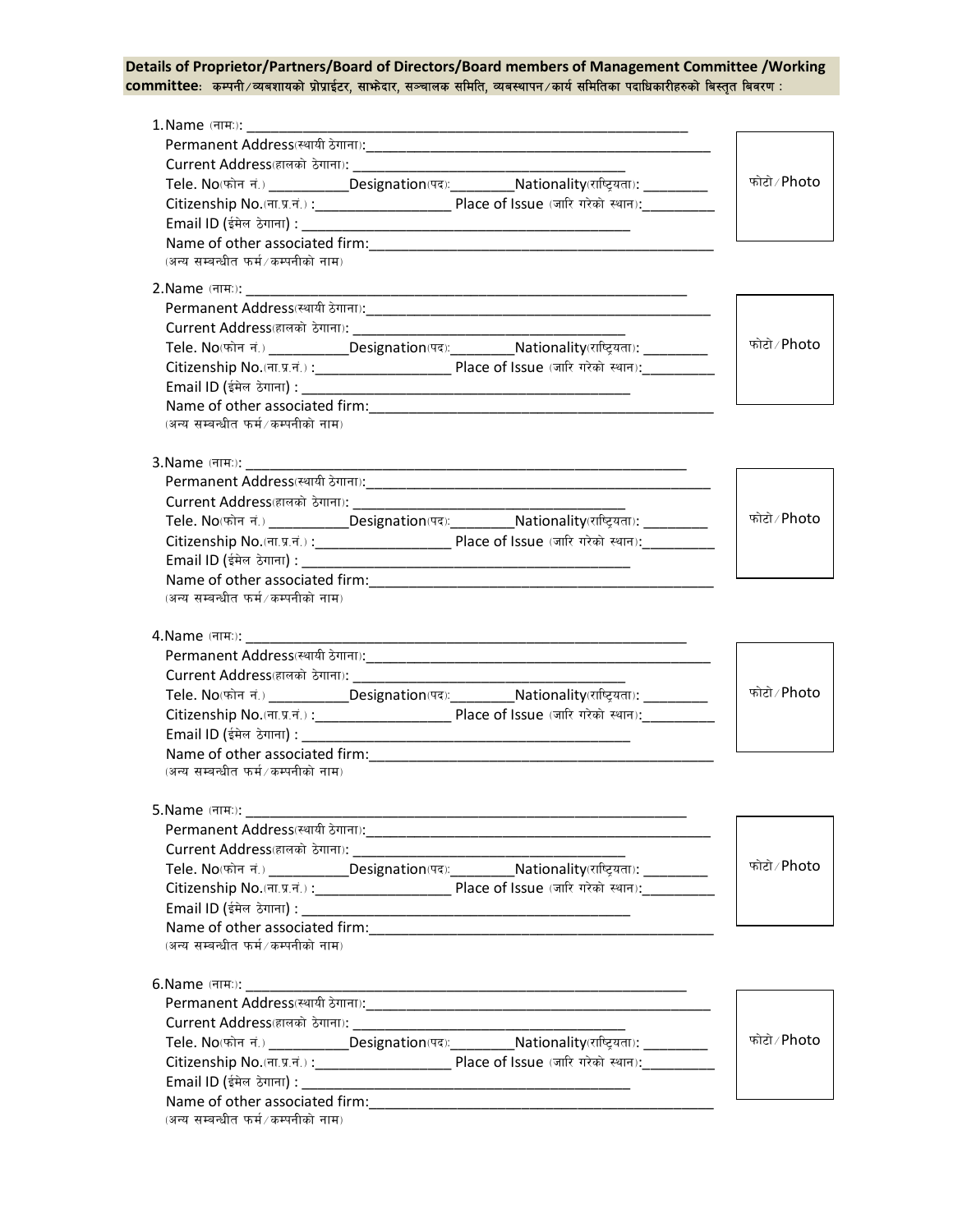|                                    | Tele. No(फोन नं.) _____________Designation(पद):___________Nationality(राष्ट्रियता): __________    | फोटो ∕ Photo |
|------------------------------------|---------------------------------------------------------------------------------------------------|--------------|
|                                    |                                                                                                   |              |
|                                    |                                                                                                   |              |
|                                    | Name of other associated firm: Name of other associated firm:                                     |              |
| (अन्य सम्बन्धीत फर्म/कम्पनीको नाम) |                                                                                                   |              |
|                                    |                                                                                                   |              |
|                                    |                                                                                                   |              |
|                                    |                                                                                                   |              |
|                                    | Tele. No(फोन नं.) _____________Designation(पद):___________Nationality(राष्ट्रियता): _____________ | फोटो ∕ Photo |
|                                    |                                                                                                   |              |
|                                    |                                                                                                   |              |
|                                    |                                                                                                   |              |
| (अन्य सम्बन्धीत फर्म/कम्पनीको नाम) |                                                                                                   |              |
|                                    |                                                                                                   |              |
|                                    |                                                                                                   |              |
|                                    |                                                                                                   |              |
|                                    |                                                                                                   |              |
|                                    | Tele. No(फोन नं.) _____________Designation(पद):___________Nationality(राष्ट्रियता): _____________ | फोटो ∕ Photo |
|                                    |                                                                                                   |              |
|                                    |                                                                                                   |              |
|                                    |                                                                                                   |              |
| (अन्य सम्बन्धीत फर्म/कम्पनीको नाम) |                                                                                                   |              |

(नोट: यदि माथि उल्लेख गरिएको भन्दा बढी संख्यामा सञ्चालक भएमा थप पानामा विवरण भरी उपलब्ध गराउन् पर्नेछ ।) Declaration :

We submit an application to open the above account with ADBL . We certified that the information provided by us in this form and in any other documents submitted to the bank is true, accurate and complete. We have read and understood the bank's terms and conditions and we agree to be bound by them in connection with all accounts opened by us with the bank. We further agree to abide by any amendments to the said terms and conditions made by the bank from time to time, with or without notice to us.

#### $\overline{3}$ दघोष $\cdot$

उपरोक्त उल्लेखित विवरण अनुसार कृषि विकास बैंकमा खाता खोलीपाउन आवेदन पेश गरेका छौं । यस फाराम र बैंक समक्ष प्रस्तुत गरिएका अन्य दस्तावेजमा हामीद्धारा प्रेषित विवरण सत्य, दरुस्त र पर्ण छन् । हामीले बैंकको सम्पर्ण शर्तबन्देज राम्रोसंग पढीबाची सो को मतलव समेत राम्ररी बभोका छौं र हामीद्वारा बैंकमा खोलिने सबै खाताका हकमा उक्त शर्तबन्देज पालना गर्न मञ्जर गरेका छौं । हामीलाई थाहा दिई वा नदिई बैंकद्धारा शर्तबन्देजमा समय समयमा गरिने हेरफेर र शंशोधनको पालना गर्न समेत मञ्जर गर्दछौँ ।

| (1) Full Name of Account Operator: (2) South Assembly Name of Account Operator: |                         |
|---------------------------------------------------------------------------------|-------------------------|
| खाता सञ्चालकको पुरा नाम :                                                       |                         |
|                                                                                 |                         |
| पद :                                                                            | टेलिफोन ∕ मोबाईल  नं. ∶ |
|                                                                                 |                         |
| खाता सञ्चालकको पुरा नाम :                                                       |                         |
|                                                                                 |                         |
| पद :                                                                            | टेलिफोन ∕ मोबाईल  नं. ∶ |
|                                                                                 |                         |
| खाता सञ्चालकको पुरा नाम :                                                       |                         |
|                                                                                 |                         |
| पद :                                                                            | टेलिफोन ∕ मोबाईल  नं. ∶ |
| (4) Full Name of Account Operator:                                              |                         |
| खाता सञ्चालकको पुरा नाम :                                                       |                         |
|                                                                                 |                         |
| पद :                                                                            | टेलिफोन ∕ मोबाईल नं. ∶  |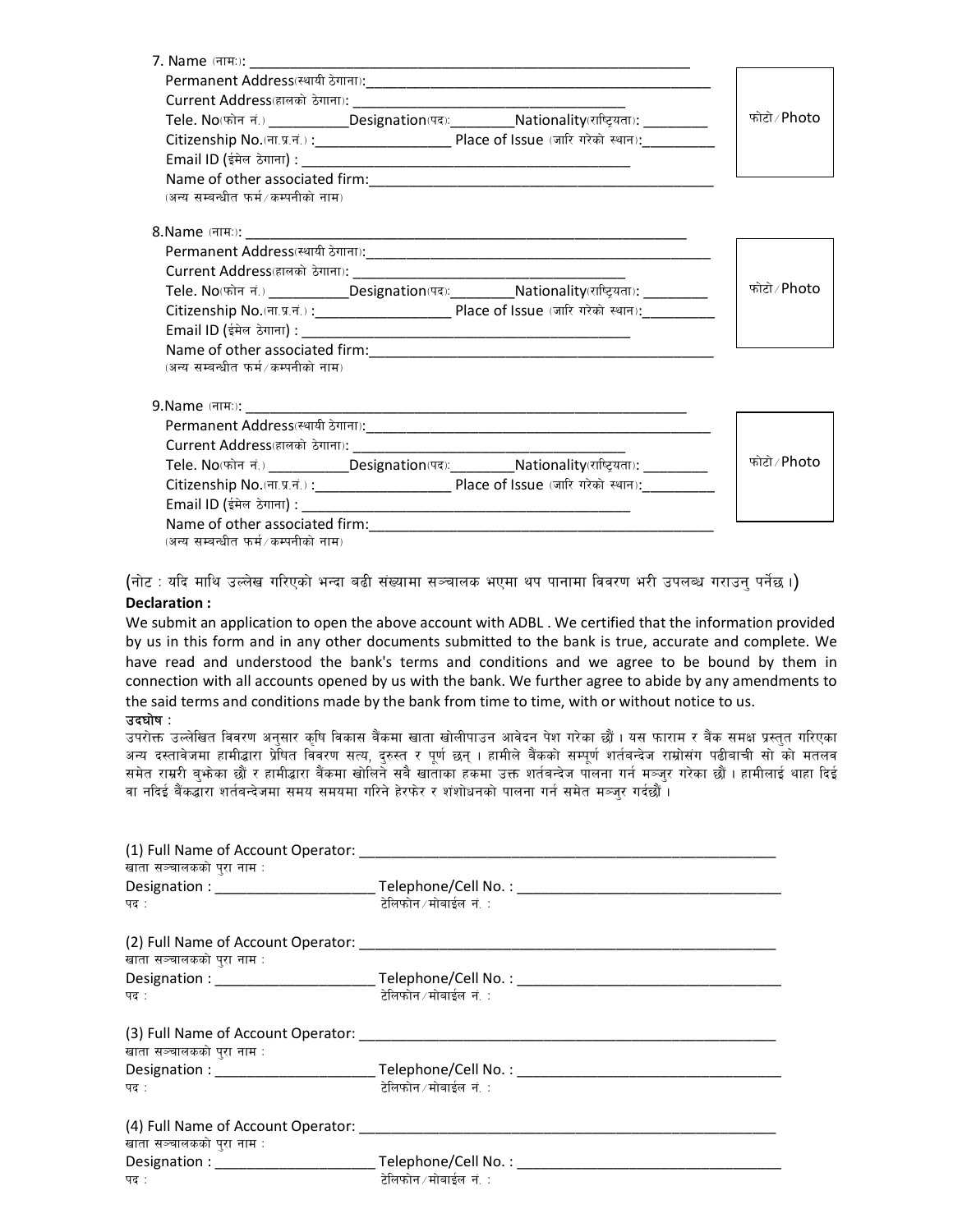## Operating Instruction(s)/Specimen Signature(s)/Thumb Sign(s) and Photograph(s):

### खाता सञ्चालन निर्देशन ⁄ दस्तखत नमुना ⁄ ल्याप्चे ⁄ फोटोः

I/ We hereby certify that the authorities for account operation as above have been given in terms of our board resolution dated \_\_\_\_\_\_\_\_\_\_\_\_\_\_\_\_\_\_\_\_

|   | Name/ नाम                                                                                     | Specimen Signature/ दस्तखत नमुना | Photo/ फोटो |
|---|-----------------------------------------------------------------------------------------------|----------------------------------|-------------|
| A |                                                                                               |                                  |             |
| B |                                                                                               |                                  |             |
| C |                                                                                               |                                  |             |
| D |                                                                                               |                                  |             |
|   | <b>Signing Authority:</b> Single $\Box$ Anyone of us $\Box$ Any Two of us $\Box$ joint $\Box$ |                                  |             |
|   | <b>खाता सञ्चालन अख्तियारी</b> : एकल कामी मध्ये कुनै एक कामी मध्ये कुन दुई संयुक्त             |                                  |             |
|   | अन्य ∕ विशेष निर्देशन                                                                         | खाता नं.                         |             |
|   |                                                                                               |                                  |             |

### Thumb Sign/ ल्याप्चे :

| n        |         | В        |          |          |          |          |         |
|----------|---------|----------|----------|----------|----------|----------|---------|
| R/ दाँया | / वाँया | R/ दाँया | L/ वाँया | R/ दाँया | L/ वाँया | R/ दाँया | / वाँया |
|          |         |          |          |          |          |          |         |
|          |         |          |          |          |          |          |         |
|          |         |          |          |          |          |          |         |
|          |         |          |          |          |          |          |         |
|          |         |          |          |          |          |          |         |
|          |         |          |          |          |          |          |         |

Introduced By (परिचय गराउने) :

Signature (दस्तखत):

Name -gfd\_ : \_\_\_\_\_\_\_\_\_\_\_\_\_\_\_\_\_\_\_\_\_\_\_\_\_\_\_\_\_\_

Account No -vftf g+=\_ . \_\_\_\_\_\_\_\_\_\_\_\_\_\_\_\_\_\_\_\_\_\_\_\_\_\_\_\_\_\_



संस्थाको छाप / Stamp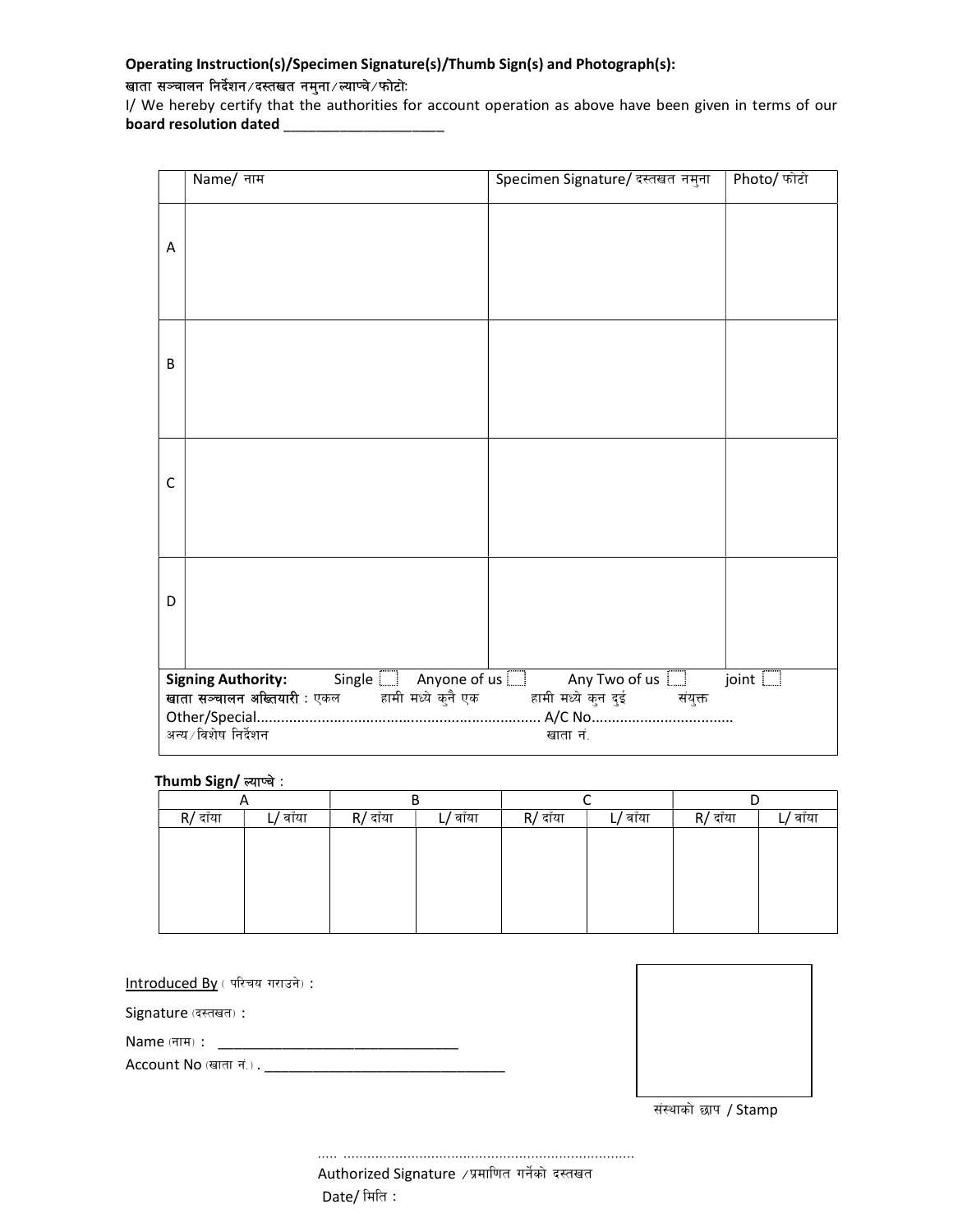| Other Bank Details: / अन्य बैंकसंगको कारोबार:                                                                                                                                                                                                                                                                                                                           |                                                                                                                                                                                                   |                                                                                                                                        |
|-------------------------------------------------------------------------------------------------------------------------------------------------------------------------------------------------------------------------------------------------------------------------------------------------------------------------------------------------------------------------|---------------------------------------------------------------------------------------------------------------------------------------------------------------------------------------------------|----------------------------------------------------------------------------------------------------------------------------------------|
| Transaction with other Bank?<br>Yes<br>तपाईको अन्य बैंकसंगको कारोबार<br>भएको                                                                                                                                                                                                                                                                                            | No<br>नभएको                                                                                                                                                                                       |                                                                                                                                        |
| If Yes, भएमा, : 1. Name of Bank<br>बैंकको नाम                                                                                                                                                                                                                                                                                                                           | खाता नं.                                                                                                                                                                                          | Account type ________<br>खाताको प्रकार                                                                                                 |
| बैंकको नाम                                                                                                                                                                                                                                                                                                                                                              | Account No _________________ Account type<br>खाता नं.                                                                                                                                             | खाताको प्रकार                                                                                                                          |
| Availing Credit Facilities with other Bank?<br>तपाईले अन्य बैंकसंग ऋण सुबिधा लिन् भएको छ छैन ?                                                                                                                                                                                                                                                                          | Yes<br>No<br>छैन<br>छ                                                                                                                                                                             |                                                                                                                                        |
| If Yes, भएमा,: Name of Bank<br>बैंकको नाम<br><b>Facilities</b><br>लिएको सुविधाहरु                                                                                                                                                                                                                                                                                       | खाता नं.                                                                                                                                                                                          |                                                                                                                                        |
| Have you ever been convicted of a crime?<br>विगतमा क्नै अपराधमा दण्डित भए नभएको ?                                                                                                                                                                                                                                                                                       | Yes<br><b>No</b><br>भएको<br>नभएको                                                                                                                                                                 |                                                                                                                                        |
| <b>Transaction summary:</b><br>कारोबार सारांश :<br>Source of Fund: Saving<br>Salary<br>निक्षेपको श्रोत :<br>पारिश्रमिक<br>लगानी<br>बचत<br><b>Expected Transactions per month: Currency</b><br>मासिक अनुमानित कारोबार:<br>मुद्रा<br>Type/Nature of transaction:<br>Cash<br>कारोबारको प्रकार /प्रकृति:<br>नगद<br><b>Account Statement:</b><br>खाताको विवरण पठाउने तरीका : | Investment  <br>Business Income<br>व्यापारिक आय<br>Amount<br>रकम<br>Cheque<br>Remittance<br>चेक<br>विप्रेषण<br>$\Box$ To be POSTED $\Box$ To be COLLECTED<br>हलाकवाट पठाउन् पर्ने आफैंले लिन आउने | Remittance<br>Other<br>विप्रेषण<br>अन्य<br>No. of Transaction<br>कारोबार संख्या<br>Others<br>अन्य<br>To be E-MAILED<br>इमेल गर्नुपर्ने |
| Other Services Details/अन्य सेवाको विवरण:                                                                                                                                                                                                                                                                                                                               |                                                                                                                                                                                                   |                                                                                                                                        |
| Services Sought:     Internet Banking     Tele Banking     Other (Specify)                                                                                                                                                                                                                                                                                              |                                                                                                                                                                                                   |                                                                                                                                        |
| Account Statement Printing Calendar   Nepali   English Cheque book   Yes                                                                                                                                                                                                                                                                                                |                                                                                                                                                                                                   | No                                                                                                                                     |
| Statement Frequency     Monthly     Quarterly     Half Yearly                                                                                                                                                                                                                                                                                                           |                                                                                                                                                                                                   |                                                                                                                                        |
| Account Statement Delivery   Post   Special Delivery   Courier   Collect                                                                                                                                                                                                                                                                                                |                                                                                                                                                                                                   | Email                                                                                                                                  |
| Card Facility $\boxed{\phantom{a}}$ Yes<br>No                                                                                                                                                                                                                                                                                                                           |                                                                                                                                                                                                   |                                                                                                                                        |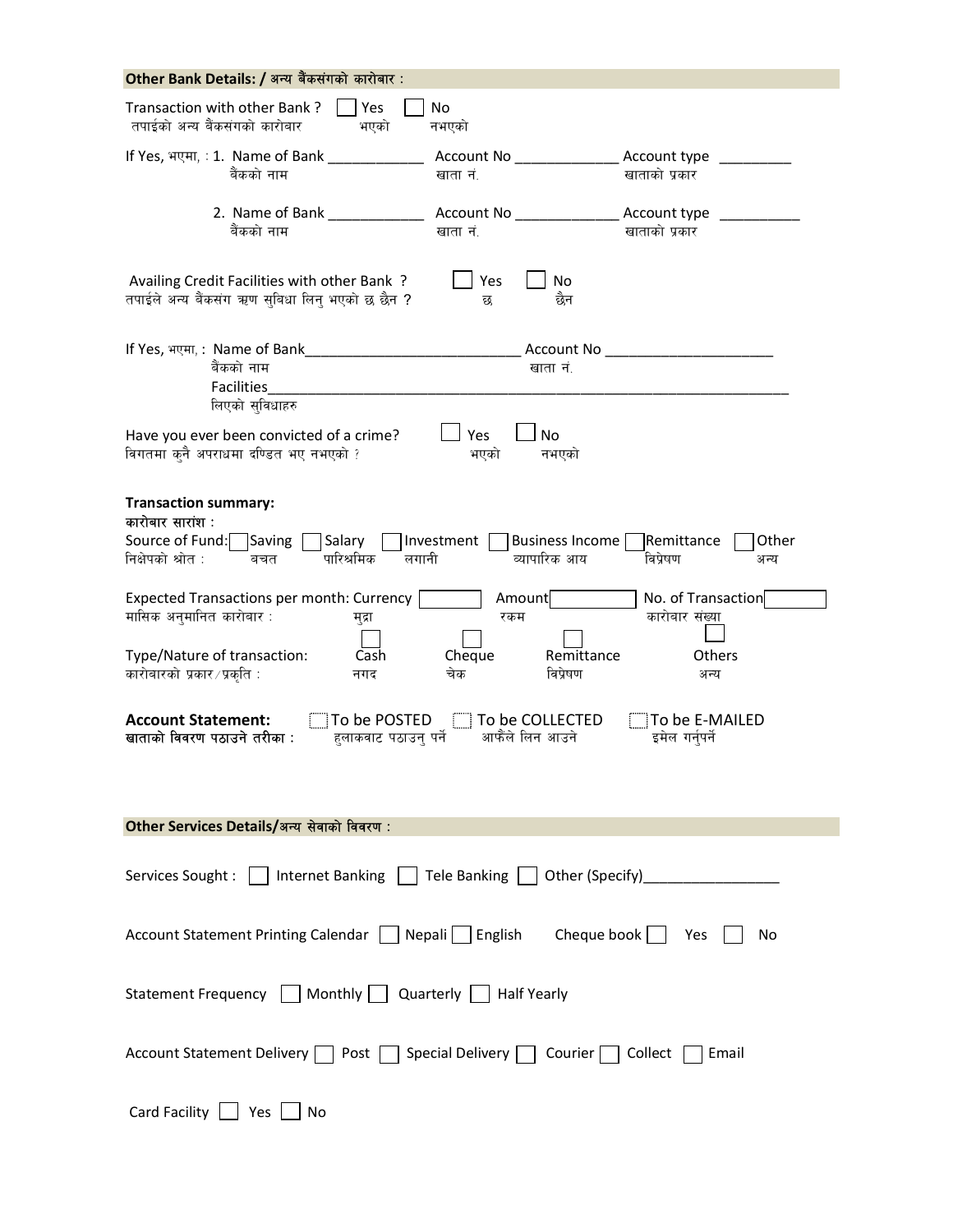|                                                               | <b>Documents Required (Certified Copies):</b>                                                                                                                                                                                                |                                                                                                                                                                                                                                              |                                                                           |                                                                                                                                                                                                                                |  |
|---------------------------------------------------------------|----------------------------------------------------------------------------------------------------------------------------------------------------------------------------------------------------------------------------------------------|----------------------------------------------------------------------------------------------------------------------------------------------------------------------------------------------------------------------------------------------|---------------------------------------------------------------------------|--------------------------------------------------------------------------------------------------------------------------------------------------------------------------------------------------------------------------------|--|
|                                                               | <b>1. Proprietorship Account:</b> [a] Registration Certificate                                                                                                                                                                               | [c] Citizenship Certificate/Passport                                                                                                                                                                                                         | [b] PAN Certificate                                                       |                                                                                                                                                                                                                                |  |
| 2. Partnership Account:                                       |                                                                                                                                                                                                                                              |                                                                                                                                                                                                                                              | 3. Corporate Account                                                      |                                                                                                                                                                                                                                |  |
| [a] Registration Certificate<br>[b]PAN Certificate            | [c]Registered Partnership Deed<br>[d]Citizenship Certificate/Passport (of Partners)                                                                                                                                                          |                                                                                                                                                                                                                                              | [a] Registration Certificate<br>[b]PAN Certificate<br>[d]Board Resolution | [c]Memorandum &Articles of Association<br>[e] Citizenship / Passport of Authorize Signatories                                                                                                                                  |  |
| [a] Registration Certificate<br><b>Authorized Signatories</b> | 4. Account of Institutions/Associations/Societies<br>[c] Board resolution to open and operate account(s)<br>[e] PAN Certificate (if applicable)                                                                                              |                                                                                                                                                                                                                                              |                                                                           | [b] constitution & By-Laws<br>[d] Citizenship /Passport of                                                                                                                                                                     |  |
|                                                               |                                                                                                                                                                                                                                              | (Originals to be presented for verification)                                                                                                                                                                                                 |                                                                           |                                                                                                                                                                                                                                |  |
| <b>FOR BANK USE ONLY</b><br>बैंक प्रयोजनको लागि मात्र         |                                                                                                                                                                                                                                              |                                                                                                                                                                                                                                              |                                                                           |                                                                                                                                                                                                                                |  |
|                                                               | बैंकको सम्पत्ति शुद्धीकरण तथा आतंकवादी कियाकलापमा वित्तिय लगानी निवारण सम्बन्धी ग्राहक पहिचान तथा मुल्यांकन कार्यविधि २०७१<br>को दफा १२ र दफा २४.२ बमोजिम अधिकार प्राप्त अधिकारीले खाता रुज्, रुज् प्रमाणित र स्वीकृत गर्नुपर्नेछ।           |                                                                                                                                                                                                                                              |                                                                           |                                                                                                                                                                                                                                |  |
|                                                               |                                                                                                                                                                                                                                              |                                                                                                                                                                                                                                              |                                                                           |                                                                                                                                                                                                                                |  |
|                                                               |                                                                                                                                                                                                                                              |                                                                                                                                                                                                                                              |                                                                           |                                                                                                                                                                                                                                |  |
|                                                               | Introducer's Signature, Name and A/C No. (Verified): Yes   No   if No, reason_______________________                                                                                                                                         |                                                                                                                                                                                                                                              |                                                                           |                                                                                                                                                                                                                                |  |
|                                                               | Other Comments experiences and the comments of the comments of the comments of the comments of the comments of                                                                                                                               |                                                                                                                                                                                                                                              |                                                                           |                                                                                                                                                                                                                                |  |
|                                                               |                                                                                                                                                                                                                                              |                                                                                                                                                                                                                                              |                                                                           | Date: the contract of the contract of the contract of the contract of the contract of the contract of the contract of the contract of the contract of the contract of the contract of the contract of the contract of the cont |  |
|                                                               | FACILITY(S) DETAILS : 1. CREDIT FACILITY/ BANK GUARANTEE/TRADE FINANCE<br>2. E-BANKING (ATM/DEBIT CARD/VISA CARD)<br>3. REMITTANCE<br>4.FOREX<br>5. SWIFT                                                                                    |                                                                                                                                                                                                                                              |                                                                           |                                                                                                                                                                                                                                |  |
|                                                               |                                                                                                                                                                                                                                              |                                                                                                                                                                                                                                              |                                                                           |                                                                                                                                                                                                                                |  |
|                                                               | CUSTOMER RISK CATAGORY (ASSUMED)                                                                                                                                                                                                             |                                                                                                                                                                                                                                              |                                                                           |                                                                                                                                                                                                                                |  |
|                                                               | Prepared by: _____________Checked by: __________________Approved by: _____________Opened by: ________                                                                                                                                        |                                                                                                                                                                                                                                              |                                                                           |                                                                                                                                                                                                                                |  |
| Code No.                                                      | Code No.                                                                                                                                                                                                                                     | Code No.                                                                                                                                                                                                                                     |                                                                           | Code No.                                                                                                                                                                                                                       |  |
| Job Title:<br>Date:                                           | Job Title:<br>Date: the contract of the contract of the contract of the contract of the contract of the contract of the contract of the contract of the contract of the contract of the contract of the contract of the contract of the cont | Job Title:<br>Date: the controller controller controller controller controller controller controller controller controller controller controller controller controller controller controller controller controller controller controller con |                                                                           | Job Title:<br>Date:                                                                                                                                                                                                            |  |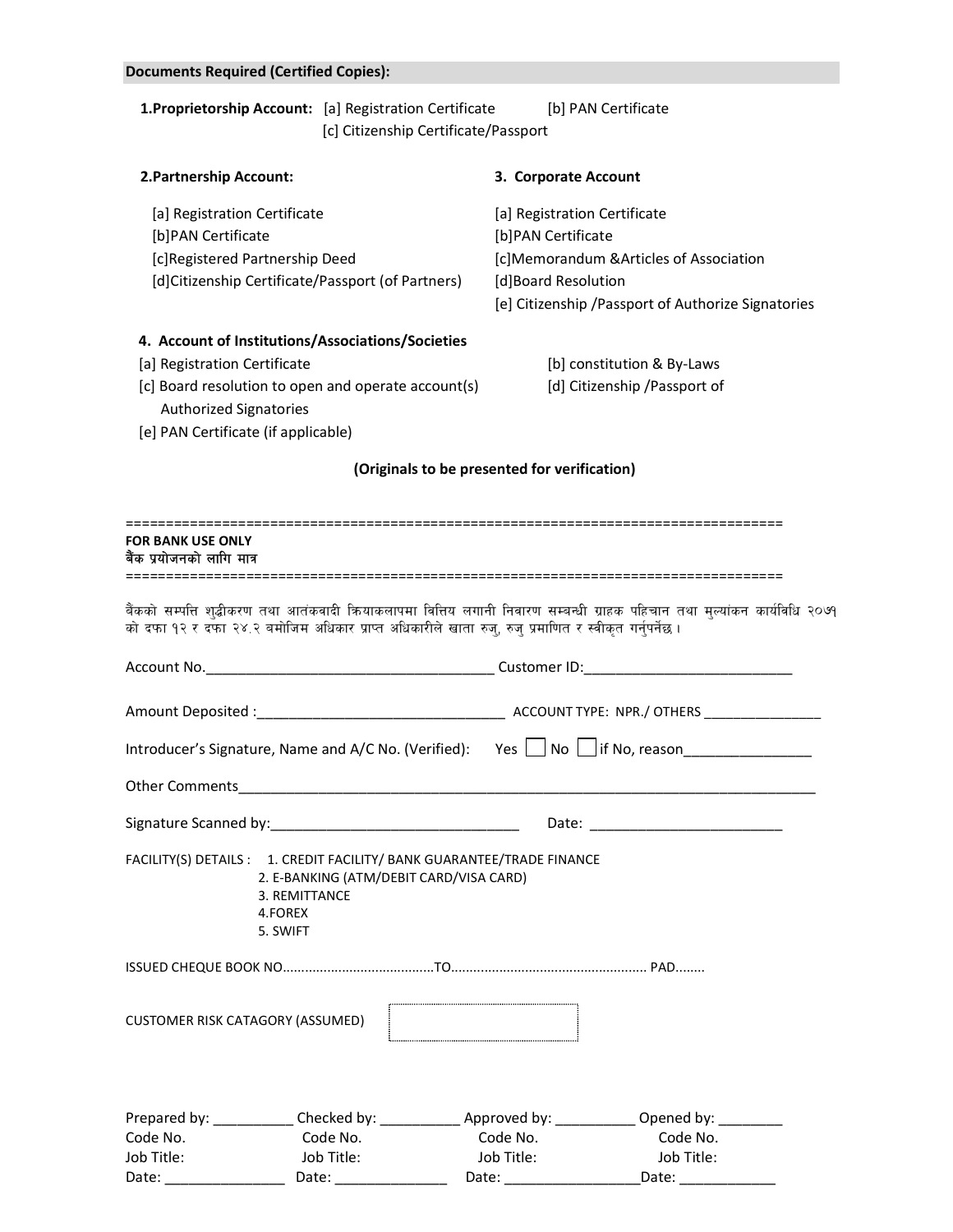#### TERMS AND CONDITION FOR CORPORATE ACCOUNT (शर्तबन्देज)

- 1. THE MINIMUM BALANCE NEEDS TO BE MAINTAINED IN THE ACCOUNT AS FIXED BY BANK FROM TIME TO TIME. ANY BALANCE BELOW MINIMUM WILL BE LIABLE TO INCIDENTAL CHARGES AS DECIDED BY THE BANK FROM TIME TO TIME . खाता खोल्न बैकले निर्धारण गरेको न्यनतम मौज्दात खातामा कायम हनपर्दछ । साथै समय समयमा बैकले न्यनतम मौज्दात परिवर्तन गर्न सक्नेछ ।
- 2. CHEQUE (S) SHOULD BE SIGNED AS PER SPECIMEN SIGNATURE SUPPLIED TO THE BANK AND ANY ALTERATION IN THE CHEQUE MUST BE AUTHENTICATED BY DRAWER'S FULL SIGNATURE . चेक लगायत दस्तखत गर्नुपर्ने आवश्यक कागजातमा सही गर्दा खाता खोल्दा गरेको दस्तखतसंग मिल्नुपर्दछ र कुनै विवरण सच्चाइएको खण्डमा पूर्ण सही गरी प्रमाणित गर्न पर्नेछ ।
- 3. THE ACCOUNT HOLDERS, AS FAR AS POSSIBLE SHALL WITHDRAW SUMS FROM HIS/HER/THEIR ACCOUNT BY USING THE CHEQUE SUPPLIED TO HIM/HER/THEM BY THE BANK FOR THAT PARTICULAR ACCOUNT. खातावालाले रकम भिजन जुन खाताको चेक हो सोही प्रयोग गर्नु पर्नेछ।
- 4. POST DATED AND STALE CHEQUE AND ALTERATIONS MADE ON CHEQUE OTHER THAN SIGNATURE MADE WITH DIFFERENT INK SHALL NOT BE PAID. मिति आउन बांकि, मिति गुज्रेको, च्यातिएको, केरमेट गरिएको तथा दस्तखत बाहेकको लेखाईमा एकभन्दा बढी मसि प्रयोग भएको चेकको भक्तानी गरिने छैन ।
- 5. CHEQUES ISSUED BY THE BANK ARE THE PROPERTY OF THE BANK AND THE ACCOUNT HOLDER SHOULD TAKE UTMOST CARE AND KEEP IN SAFE PLACE UNDER LOCK. THE ACCOUNT HOLDER(S) SHALL NOT HOLD THE BANK LIABLE IF SUCH CHEQUES ARE MISPLACED, STOLEN OR ENCASHED IN ANY WAY BY FRAUDULENT SIGNATURE. ग्राहकलाई प्रदान गरिएको चेक बैकको सम्पति हो । जसलाई ग्राहकले अती शतर्कता साथ सुरक्षित राख्नु पर्दछ । यदी चेक कुनै हेलचेकयाईले गर्दा गलत प्रयोग भई भक्तानी हन गएमा बैक जिम्मेवार हने छैन ।
- 6. THE BANK WILL TAKE CARE TO SEE THAT CREDIT AND DEBIT ENTRIES ARE CORRECTLY RECORDED IN THE ACCOUNTS OF THE ACCOUNT HOLDER(S) AND INFORM BANK IMMEDIATELY AFTER BEING AWARE OF SUCH OCCURENCE. IN CASE OF ANY ERROR, THE BANK SHALL BE WITHIN ITS RIGHTS TO MAKE THE CORRECT ADJUSTING ENTRIES WITHOUT NOTICE AND RECOVER ANY AMOUNT DUE FROM THE ACCOUNT HOLDER(S). THE BANK SHALL NOT BE LIABLE FOR ANY DAMAGE, LOSS, ETC., TO ACCOUNT HOLDER(S), DUE TO SUCH ERRORS.

बैकले ग्राहकको खातामा प्रविष्टिी गर्दा त्रुटि हुन नदिन हर सम्भव प्रयत्न गर्नेछ । कुनै त्रुटि भएमा पुर्व सुचना विना त्यसलाई बैंकले सच्याउने अधिकार राख्दछ र अपुग रकम असुल उपर गर्नेछ। यस्तो कारणले प्राहकलाई कुनै क्षति हानि भएमा बैंक उत्तरदायी रहने छैन। बैंकले भलबस ग्राहकको खातामा अन्य रकम जम्मा गरिदिएमा सो रकम ग्राहकले भिन्न पाउने छैन । यसरी भलबस जम्मा हन आएको रकमको सुचना ग्राहकले बैंकलाई दिनुपर्नेछ ।

- 7. ANY CHANGE IN THE ADDRESS OF THE ACCOUNT HOLDER(S) SHOULD BE IMMEDIATELY COMMUNICATED TO THE BANK. THE POST OFFICE AND OTHER AGENTS FOR DELIVERY SHALL BE CONSIDERED AGENTS OF THE ACCOUNT HOLDER(S) FOR ALL DELIVERY OF LETTERS, REMITTANCES, ETC., AND NO RESPONSIBILITY CAN BE ACCEPTED BY THE BANK FOR DELAY, NON-DELIVERY, ETC. ग्राहकले आफनो ठेगाना परिवर्तनको जानकारी यथाशिघ्र बैंकलाई गराउन् पर्नेछ । बैंकले ग्राहकलाई आफसंग भएको ठेगानामा पत्राचार गरेको अवस्थामा ग्राहकले पाएको मानिने छ । कुनै कारणले ग्राहकसम्म नपुगे त्यसको उत्तरदायी बैंक रहने छैन ।
- 8. A RECEIPT OF MONIES, CHEQUES, SECURITIES, ETC., ON BEHALF OF THE BANK IS VALID ONLY IF SIGNED BY DULY AUTHORIZED OFFICER(S). बैकले ग्राहकलाई प्रदान गर्ने रसिद. चेक आदीमा बैंकको आधिकारिक व्यक्तिको सही भएमा मात्र आधिकारिक मानिनेछ ।
- 9. THE BANK RESERVES THE RIGHT TO ADD OR ALTER ANY OR ALL OF THE RULES AFTER NOTIFICATION AND SUCH ALTERED OR ADDITIONAL RULES SHALL IMMEDIATELY THEREAFTER BE DEEMED TO BE BINDING ON ALL ACCOUNT HOLDER(S). बैंकले शर्त तथा नियमहरु हेरफेर गरी ग्राहकलाई जानकारी गराउने छ र सो नियम ग्राहकलाई वाध्यकारी हुनेछ **।**
- 10. RECEIPT OF FIXED DEPOSIT WILL BE PROVIDED AT THE TIME OF OPENING OF FIXED DEPOSIT AND MUST BE RETURNED TO THE BANK AT THE TIME OF MATURITY FOR RENEWAL OR PREMATURE OF THE FIXED DEPOSIT. FD PREMATURE LIQUIDATING CHARGE SHALL BE LEVIED AS PER THE BANK RULES.

महतीको निस्सा खाता खोलिदाको अवस्थामा नै प्रदान गरिनेछ र उक्त निस्सा महतीको अवधी पगेपछि पन : नविकरण गरेमा वा म्हतीलाई अवधी पुग्नुपूर्व नै रद्द गर्ने भए सो अवस्थामा फिर्ता गर्नुपर्नेछ । अवधी पुग्नुपूर्व नै मुद्दती रकम फिक्दा बैंक नियमानुसार दस्तुर लाग्नेछ ।

11. THE BANK RESERVES THE RIGHT TO CLOSE (WITHOUT PRIOR NOTICE) ANY ACCOUNT WHICH, IN ITS OPINION, IS NOT SATISFACTORILY OPERATED OR FOR ANY OTHER REASON WHATSOEVER WHICH SHALL NOT BE INCUMBENT ON THE BANK TO DISCLOSE TO THE ACCOUNT HOLDER(S). यदि कुनै कारण बैंकले ग्राहकको खाता अस्वभाविक ठानेमा कारण नखुलाई ग्राहकलाई पुर्व जानकरी विना खाता वन्द गर्न सक्ने अधिकार बैंकलाई रहनेछ ।